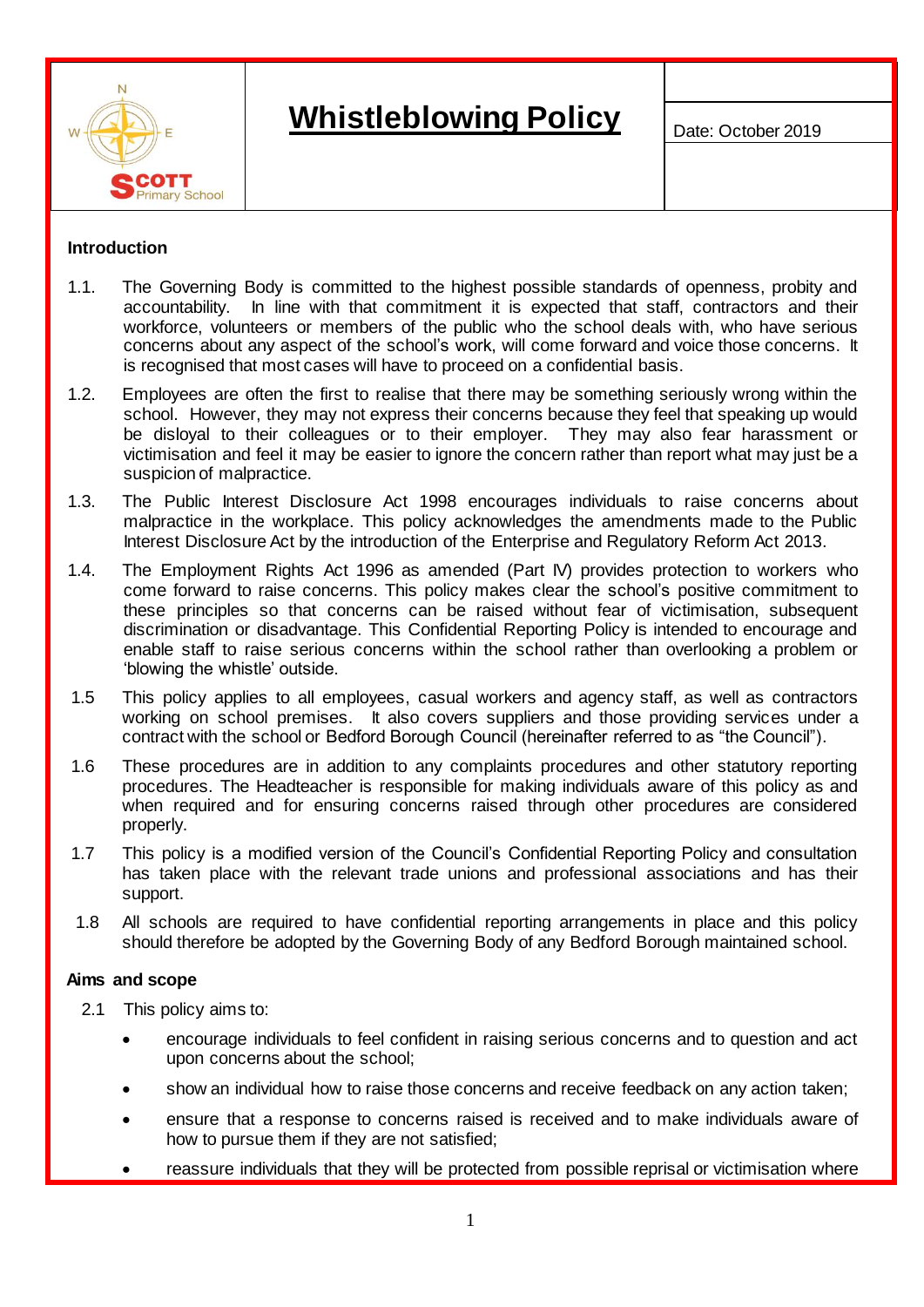they have a reasonable belief that the disclosure is made in the public interest.

- 2.2 There are existing procedures in place to enable an employee to lodge a grievance relating to their own employment. (The Grievance Procedure can be found at Chapter 3, Section 9, in the Personnel Handbook for Schools). This Confidential Reporting Policy is intended to cover major concerns that fall outside the scope of other procedures. If the Governing Body considers that a concern raised under the Confidential Reporting Policy should more properly be dealt with under the provisions of another policy or procedure, the individual who raised the concern will be advised accordingly. Advice from Human Resources should be sought where required.
- 2.3 Major concerns that are intended to fall within the scope of this Confidential Reporting Policy include:
	- any unlawful act (e.g. theft);
	- maladministration (e.g. not adhering to procedures or negligence);health and safety risks, including risks to the public as well as other employees;
	- damage to the environment;
	- the unauthorised use of public funds (e.g. expenditure for improper purpose);
	- fraud and corruption, including bribery;
	- abuse of power;
	- any other unethical conduct; or
	- Deliberately concealing information to cover up any of the above.

## **Safeguards - harassment or victimisation**

- 3.1. The Governing Body is committed to good practice and high standards and wants to be supportive of employees and others.
- 3.2. The Governing Body recognises that the decision to report a concern can be a difficult one to make. If what an individual discloses is true and in reasonable belief that it is being made in the public interest, they should have nothing to fear because they will be doing their duty to their employer and those for whom they are providing a service.
	- 3.3 The Governing Body will not tolerate any harassment or victimisation (including informal pressures) and will take appropriate action to protect an individual when they raise a concern in good faith in the public interest.
	- 3.4 Where an individual makes a disclosure in good faith and in the public interest they have a right not to be dismissed or subjected to a detriment because of it.
	- 3.5 Any investigation into allegations of potential malpractice will not influence or be influenced by any disciplinary, sickness, capability or redundancy procedures that may already affect you or may affect you in future.

# **Confidentiality**

- 4.1 All concerns will be treated in confidence and every effort will be made not to reveal an individual's identify if they so wish. At the appropriate time, however, they may need to come forward as a witness.
- 4.2 Information may have to be disclosed and an individual's identity revealed where there are legal proceedings following on from a confidential reporting disclosure or where it is felt that allegations made relate to serious criminal offences which the Police should investigate. The individual will be informed prior to this information being released.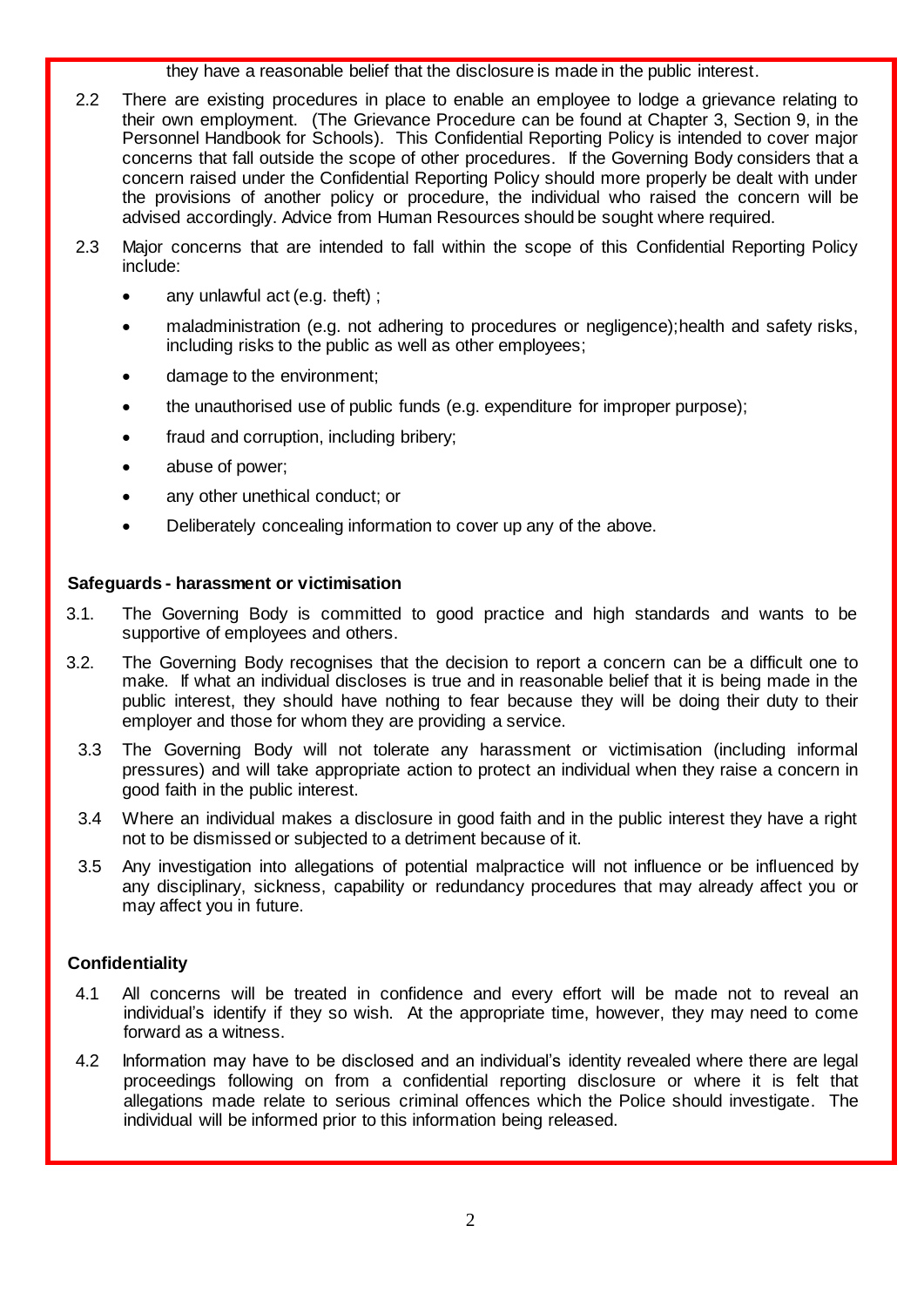#### **Anonymous allegations**

- 5.1 This policy encourages an individual to put their name to their allegation whenever possible.
- 5.2 Concerns can be raised anonymously but there are disadvantages if an individual does so and cannot be contacted for further information. This might make detailed investigations more difficult, or even impossible, to progress and it might not be possible to understand fully the information provided.
	- 5.3 Anonymous whistle-blowers should also bear in mind that, if they do not make their name known, the Governing Body will not know whose identity to keep confidential. It will also not be possible to provide direct feedback to them on the progress and outcome of any investigations.

#### **Allegations not in the public interest and without a reasonable belief they are substantially true**

6.1 If an allegation is made which an individual reasonably believes is substantially true and made in the public interest, but it is not confirmed by the investigation, no action will be taken against that individual. If however, an allegation is made maliciously or for personal gain, disciplinary action may be taken.

#### **How to raise a concern**

- 7.1 As a first step, concerns should normally be raised with the employee's immediate manager, their superior or the Headteacher. This depends however, on the seriousness and sensitivity of the issues involved and who is suspected of the malpractice. For example, if it is believed that management is involved, the Chair of Governors should be approached.
- 7.2 Individuals employed in maintained schools should raise their concerns in accordance with this policy within their school. However the employee may report the concern directly to the Director of Children's Services, setting out why they feel unable to report the concern directly to the school, if the employee has good reason to believe that:
	- the concern will not be managed properly within the school;
	- they will be exposed to victimisation as a result of raising the concern; or
	- the concern is about another Bedford Borough school or another service provided by the Council.
- 7.3 Concerns may be raised orally or in writing. Individuals who wish to submit a written report are invited to use the following format:
	- the background and history of the concern (giving relevant dates);
	- the reason why they are particularly concerned about the situation.

Where a concern is raised verbally, a written note will be taken in accordance with the above format.

- 7.4 The earlier a concern is expressed the easier it is to take action.
- 7.5 Although an individual is not expected to prove beyond doubt the truth of an allegation, they will need to demonstrate that there are reasonable grounds for their concern.
- 7.6 Advice and guidance on how matters of concern may be pursued can be obtained from:
	- the school office;
	- the Headteacher;
	- trade union / professional association representative, or
	- the Council's Monitoring Officer.
- 7.7 The individual may wish to consider discussing their concern with a colleague or trade union /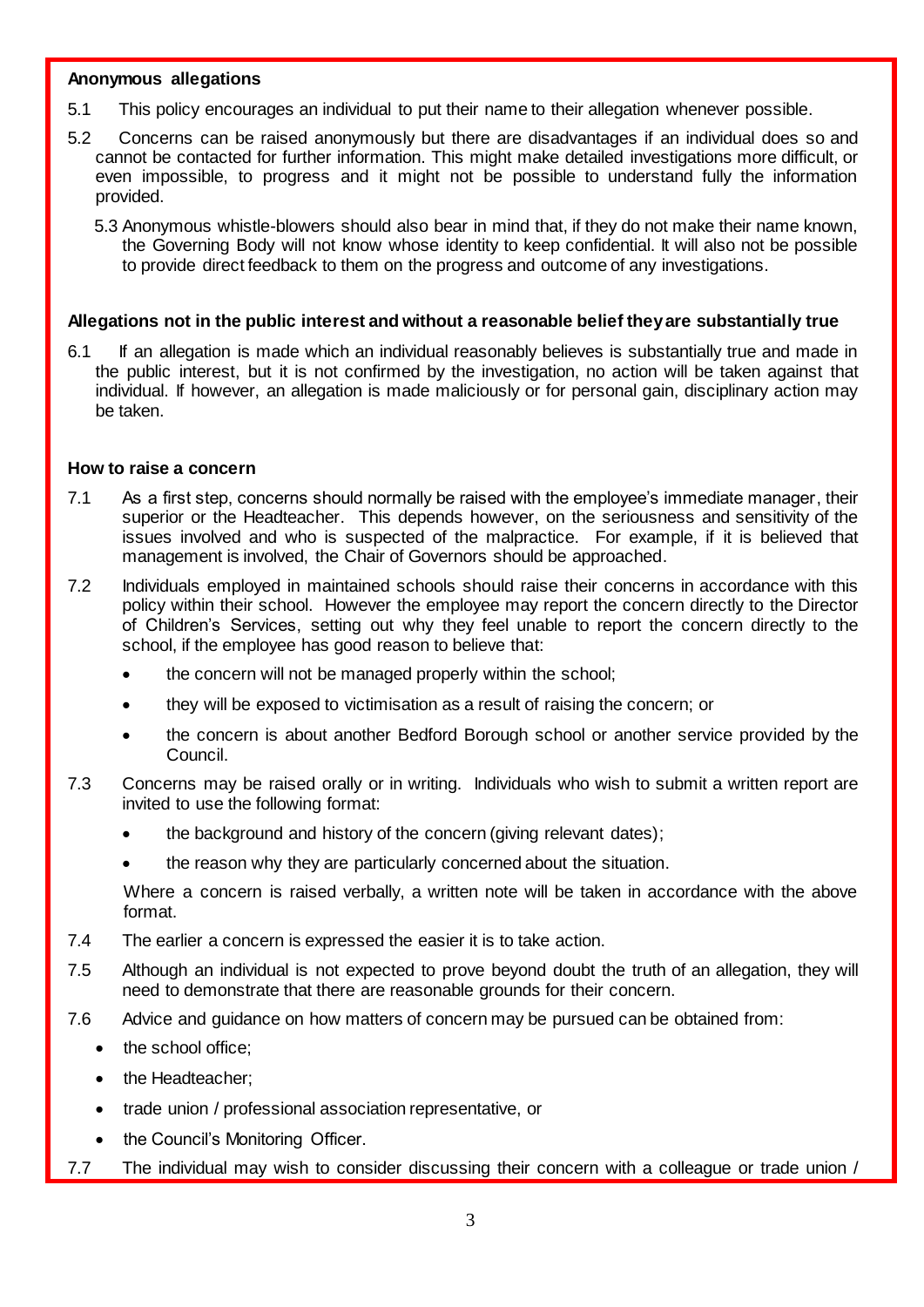professional association representative first and may find it easier to raise the matter if there are two (or more) individuals who have had the same experience of concerns. However, once a concern has been raised under the Confidential Reporting Policy further discussions with other parties may impede the maintenance of confidentiality.

7.8 The employee's trade union / professional association representative or a work colleague may be invited to be present during any meetings or interviews in connection with the concerns raised.

# **How the Governing Body or the Council will respond**

- 8.1 The Governing Body or the Council (depending on who the concern was raised with) will respond to concerns raised under this policy. Keep in mind that testing out the concerns raised is not the same as either accepting or rejecting them.
- 8.2 The Council will acknowledge concerns received in respect of foundation or voluntary- aided schools and deal with those concerns having regard to any legal obligations on the school. However, the Council's ability to investigate disclosures of serious wrongdoing made against a foundation or voluntary-aided school is considerably less than disclosures made against community and voluntary controlled schools where the Council is regarded as the employer. As such, the Council has limited legal powers to investigate a disclosure made in respect of foundation and/or voluntary aided schools (except for certain types of allegation, including Safeguarding, Special Educational Needs and/or financial mismanagement allegations).
- 8.3 Where appropriate, the matters raised may:
	- be investigated by management, internal audit, or through the disciplinary process;
	- be referred to the Council;
	- be referred to the police;
	- be referred to the external auditor, or
	- form the subject of an independent inquiry
- 8.4 In order to protect individuals and those accused of misdeeds or possible malpractice, initial enquiries will be made to decide whether an investigation is appropriate and, if so, what form it should take. The overriding principle which will be kept in mind is the public interest. Concerns or allegations which fall within the scope of specific procedures (for example, child protection or discrimination issues) will normally be referred for consideration under those procedures.
- 8.5 Some concerns may be resolved by agreed action without the need for investigation. If urgent action is required this will be taken before any investigation is conducted.
- 8.6 The appropriate person will write to the individual within 10 working days of a concern being raised:
	- acknowledging that the concern has been received;
	- indicating how it is proposed to deal with the matter;
	- giving an estimate of how long it will take to provide a final response;
	- telling the individual whether any initial enquiries have been made;
	- supplying information on staff support mechanisms, and
	- stating whether any further investigation will take place, and if not, why not.
- 8.7 The person with whom the concern has been raised will notify the school's HR Adviser that a whistleblowing allegation has been made.
- 8.8 The amount of contact between those responsible for considering the issues and the individual who raised the concern will depend on the nature of the matters raised, the potential difficulties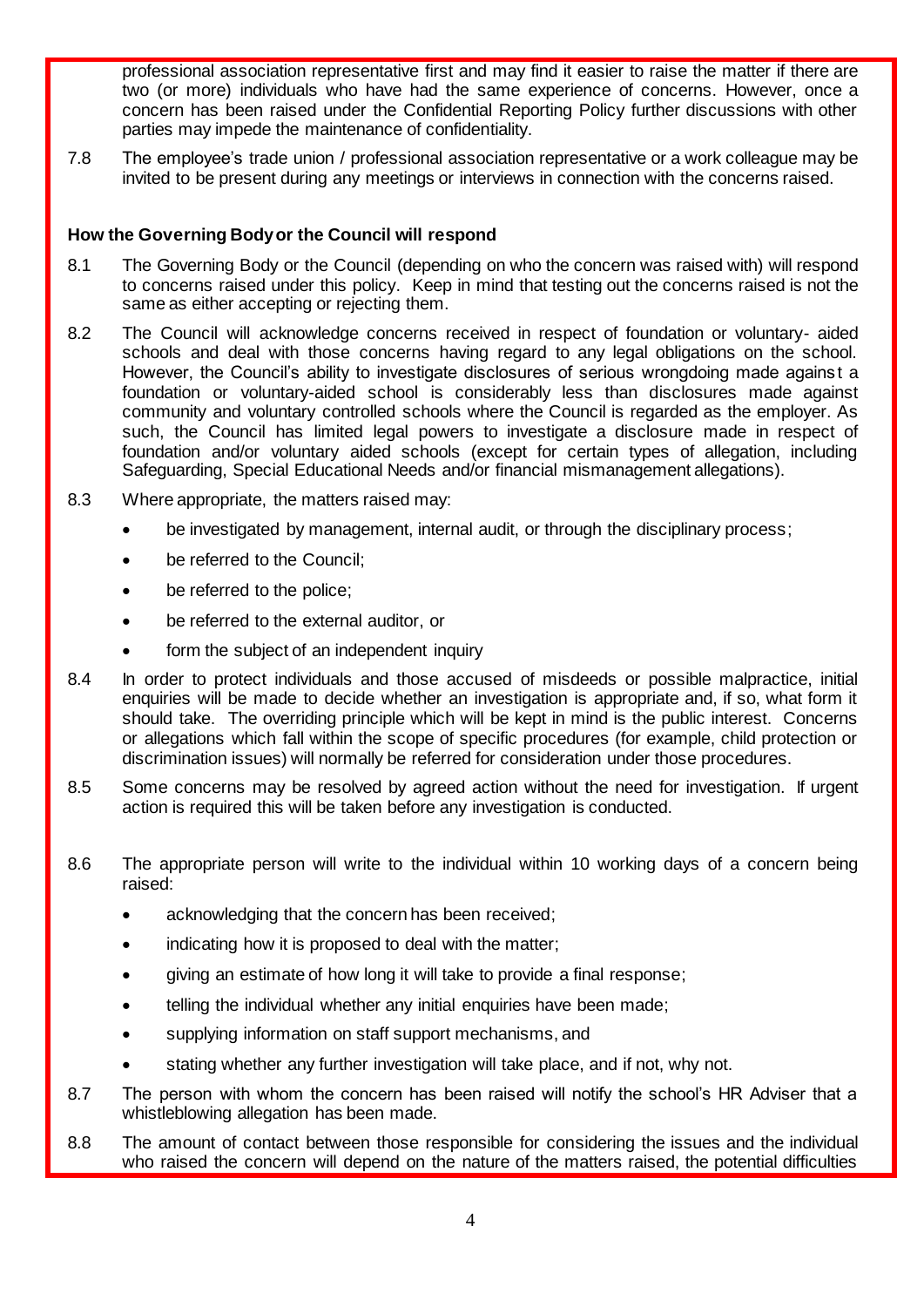involved and the clarity of the information provided. If necessary, the Governing Body or the Council will seek further information from the individual.

- 8.9 Where any meeting is arranged, off-site if preferred, the individual can be accompanied by a trade union / professional association representative or a work colleague.
- 8.10 Steps will be taken to minimise any difficulties the individual may experience as a result of raising a concern. For instance, if they are required to give evidence in criminal or disciplinary proceedings the Governing Body or Council will arrange for them to receive advice about the procedure.
- 8.11 It is accepted that the individual who raised the concern needs to be assured that the matter has been properly addressed. Therefore, subject to legal and confidentiality constraints, they will be informed of the outcomes of any investigation.

# **Monitoring Officer**

9.1 The Council's Monitoring Officer, has overall responsibility for the maintenance and operation of the Council's Confidential Reporting Policy. The Governing Body's policy is to be seen within the overall Bedford Borough Council policy. The Monitoring Officer maintains a record of concerns raised to them and their outcomes (but in a way that keeps the matter and any individuals involved confidential) and will report as necessary to the Council.

## **How the matter can be taken further**

- 10.1 This policy is intended to show individuals how they can raise concerns about a school within the Governing Body and the Council and it is hoped that any action taken will be found satisfactory. If an individual is unsatisfied, and feel it is right to take the matter outside those who have been considering the matter, the following are possible contact points:
	- the designated independent person or organisation;
	- the relevant external auditor;
	- trade union / professional association;
	- local Citizen's Advice Bureau;
	- relevant professional bodies or regulatory organisations;
	- a relevant voluntary organisation; or
	- the police.
- 10.2 Before an individual takes matters outside the Governing Body they may wish to take independent advice and the charity Public Concern at Work offers such facilities. They can be contacted via telephone at 0207 404 6609 or via their website at [www.pcaw.org.uk](http://www.pcaw.org.uk/) .
- 10.3 If the matter is taken outside the Governing Body or the Council, it should be ensured that confidential information is not disclosed.

#### **Review**

11.1 This policy will be kept under review in line with the Council's Confidential Reporting Policy.

## **Contact information**

Director of Children's Services

Ben Pearson

Email[: b.pearson@bedford.gov.uk](mailto:b.pearson@bedford.gov.uk)